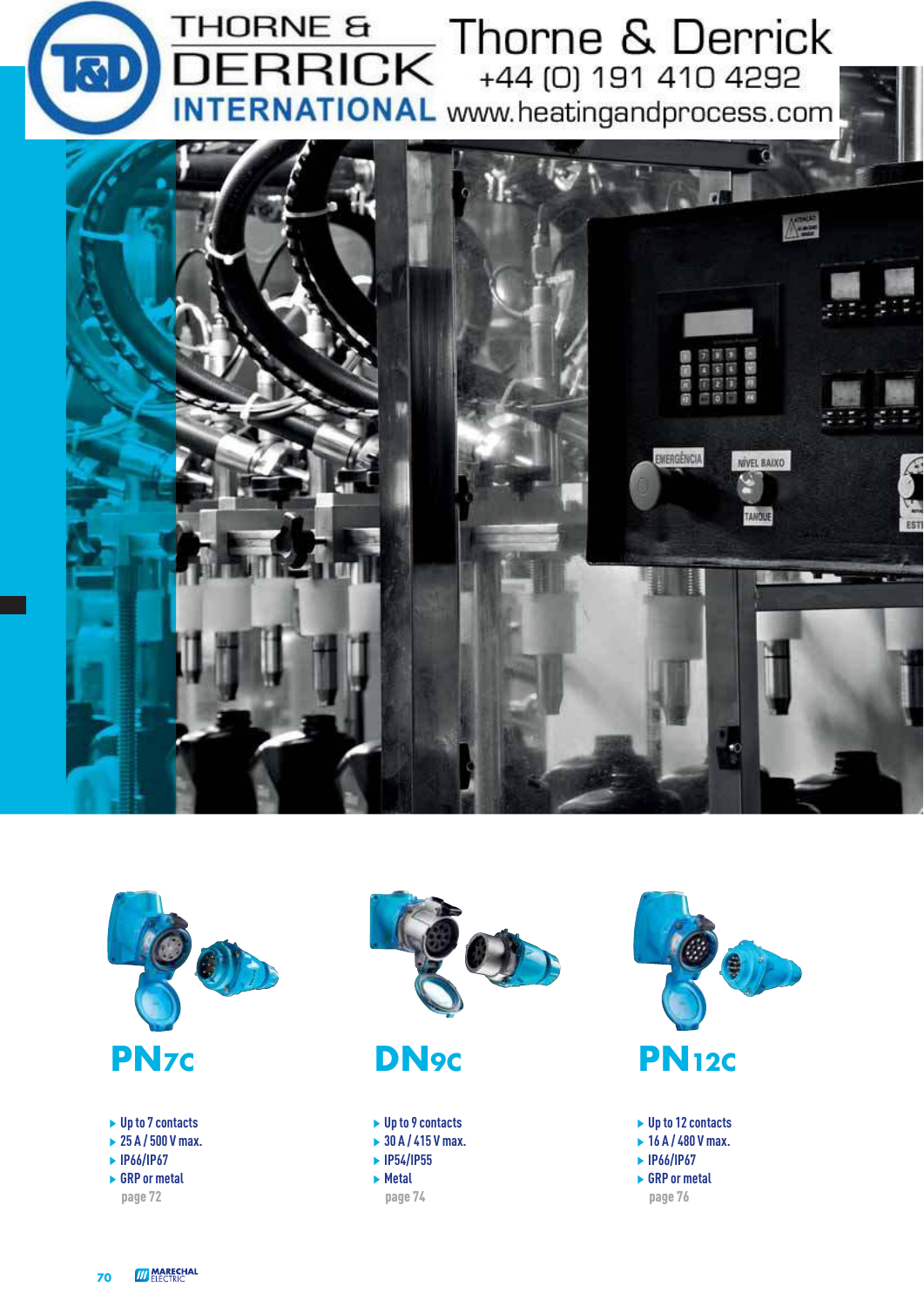## **RANGE SIGNAL & CONTROL**

 MARECHAL® multicontact connectors are used for signal and control applications such as temporary phone lines and control of overhead cranes. The solid silver-nickel contacts assure superior conductivity, electrical performance and durability. Also the materials used for the bodies resist extreme conditions in harsh environments.

**Find all information on our website:**



**Figure 2.1 Million Product configurator** Technical documentation **Product configurator** 







page 78



 **Up to 24 contacts 16 A / 415 V max.**

- **IP66/IP67**
- **GRP**

page 80

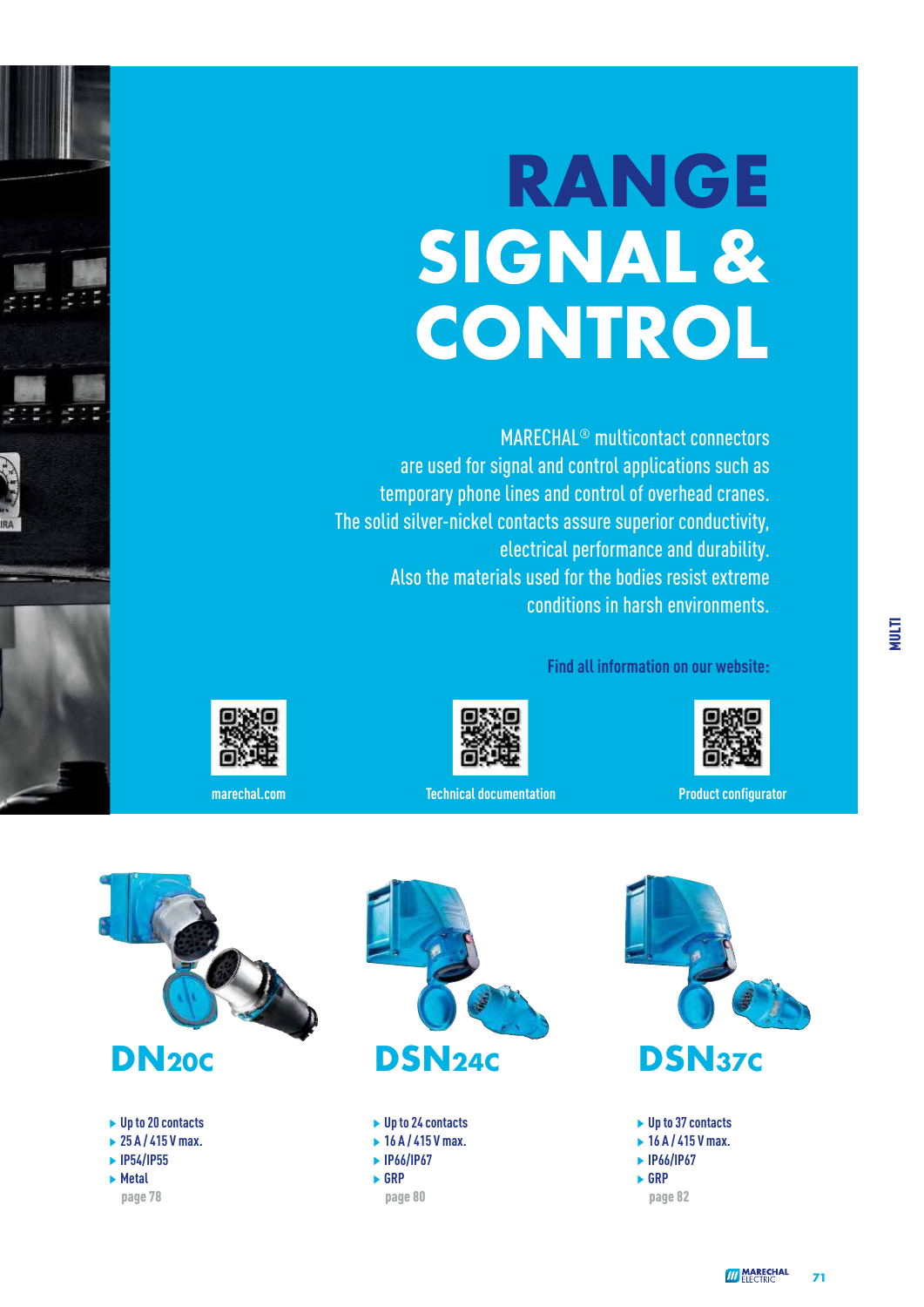

## **16/25 A IP66/IP67**

 $T_{\rm f}$ 



## **MAIN FEATURES**

| Rated current/contact (wiring according to standard) | 25 A         | <b>Shock resistance (metal casing)</b> | IK <sub>09</sub>        |
|------------------------------------------------------|--------------|----------------------------------------|-------------------------|
| $\sum$ of currents (contacts)                        | $\leq$ 130 A | <b>Ambient temperature</b>             | $-40$ °C to $+60$ °C    |
| <b>Maximum voltage</b>                               | 500 V        | <b>Flexible wiring (min-max)</b>       | $1 - 4$ mm <sup>2</sup> |
| <b>IP protection lid closed</b>                      | IP66/IP67    | <b>Stranded wiring (min-max)</b>       | $1 - 6$ mm <sup>2</sup> |
| IP protection connected plug                         | IP66/IP67    | <b>Wiring (terminals)</b>              | screw-type              |
| <b>Shock resistance (poly casing)</b>                | IK08         | <b>Keying positions</b>                | $\mathsf{h}$            |

|       |                 | <b>SOCKET-</b><br><b>OUTLET</b> female<br><b>PN7c (16/25 A)</b><br><b>GRP</b> | <b>INLET</b> male<br><b>PN7c (16/25 A)</b><br><b>GRP</b> |          |
|-------|-----------------|-------------------------------------------------------------------------------|----------------------------------------------------------|----------|
| Umax  | <b>Polarity</b> | Part no.                                                                      |                                                          | Part no. |
| 50 V  | 5P (25 A)       | 01P4050                                                                       |                                                          | 01P8050  |
| 50 V  | 6P (16 A)       | 01P4060                                                                       |                                                          | 01P8060  |
| 50 V  | 7P (16 A)       | 01P4070                                                                       |                                                          | 01P8070  |
| 500 V | 4P+E (25 A)     | 01P4041                                                                       |                                                          | 01P8041  |
| 500 V | 5P+E (25 A)     | 01P4051                                                                       |                                                          | 01P8051  |
| 500 V | 6P+E (16 A)     | 01P4061                                                                       |                                                          | 01P8061  |

**Allie** 

**Note: When using two different voltages on the same site, thank you for contacting us.**

|       |                 | <b>SOCKET-</b><br><b>OUTLET</b> female<br><b>PN7c (16/25 A)</b><br><b>METAL</b> | <b>INLET</b> male<br><b>PN7C (16/25 A)</b><br><b>METAL</b> |          |
|-------|-----------------|---------------------------------------------------------------------------------|------------------------------------------------------------|----------|
| Umax  | <b>Polarity</b> | Part no.                                                                        |                                                            | Part no. |
| 50 V  | 5P (25 A)       | 09P4050                                                                         |                                                            | 09P8050  |
| 50 V  | 6P (16 A)       | 09P4060                                                                         |                                                            | 09P8060  |
| 50 V  | 7P (16 A)       | 09P4070                                                                         |                                                            | 09P8070  |
| 415 V | 4P+E (25 A)     | 09P4041                                                                         |                                                            | 09P8041  |
| 415 V | 5P+E (25 A)     | 09P4051                                                                         |                                                            | 09P8051  |
| 415 V | 6P+E [16 A]     | 09P4061                                                                         |                                                            | 09P8061  |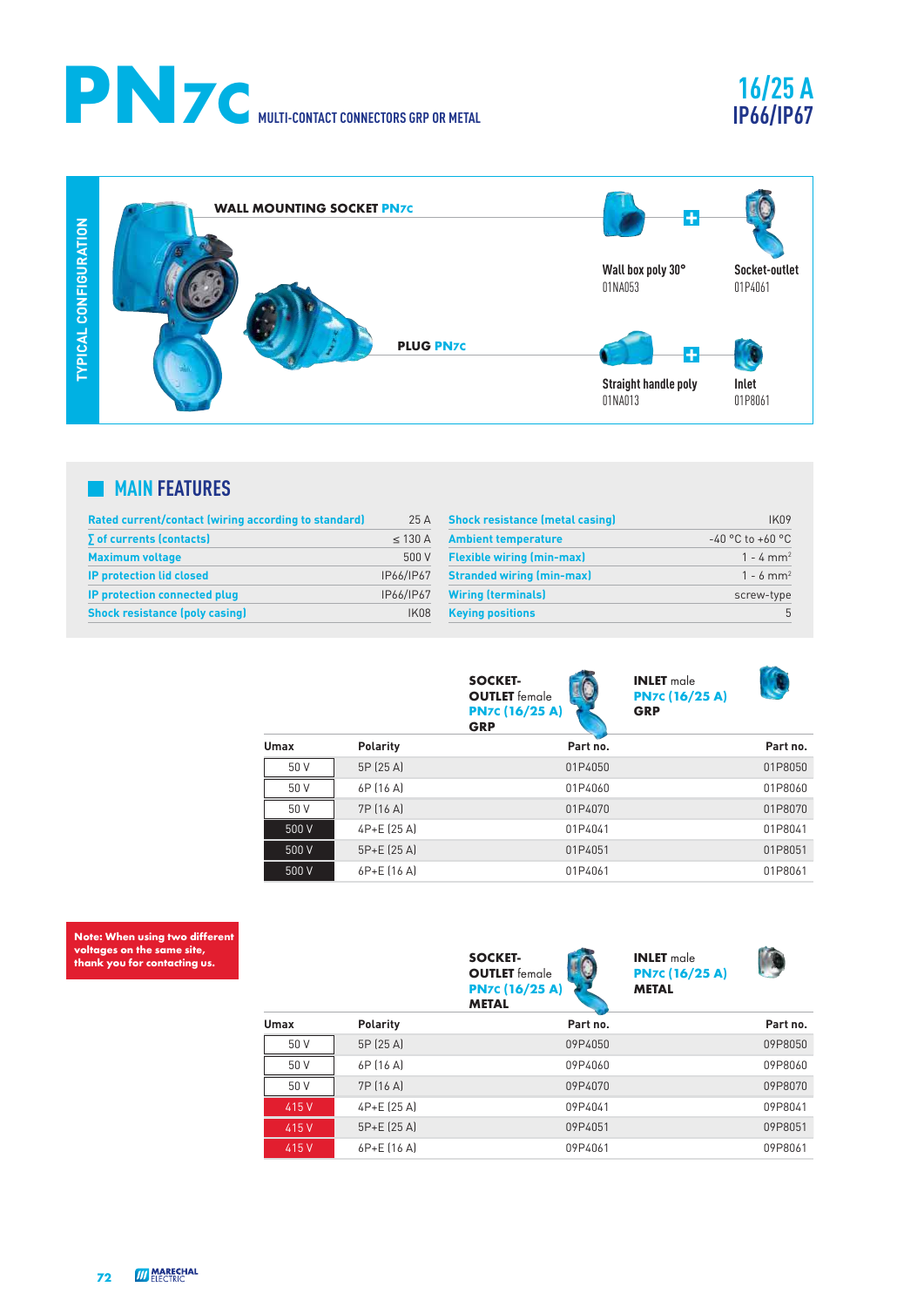

|                     |                     |          |         | 14-25 mm 01NA25332P           |               | 16-24 mm 09NA95332M | M32 01NA253419    |
|---------------------|---------------------|----------|---------|-------------------------------|---------------|---------------------|-------------------|
| $5-21$ mm $611A413$ |                     |          | 8-18 mm | 01NA25325P 8-16 mm 09NA95325M |               |                     | M25 01NA253418    |
|                     | 7-10 IIIIII UINAUIS | U INAJIJ |         | - 3-TZ HIIII - UTINAZIO       | 7 - 19 111111 | UYINAYOJ            | IVIZU UTINAZƏƏ4I7 |

| <b>ACCESSORIES &amp; OPTIONS</b>                                                                        |                                                      |
|---------------------------------------------------------------------------------------------------------|------------------------------------------------------|
| Locking with padlock (ø 4 mm) without<br>shaft (padlocks not supplied)<br>Socket no $+843$              |                                                      |
| <b>Screw locking imprint BTR 2.5</b><br>Socket no $+22$                                                 |                                                      |
| <b>Reversed interior and contacts</b><br>(inlet cap is included)<br>Inlet no $+001$<br>Socket no $+001$ |                                                      |
| IP55 self-closing lid (Socket-outlet)<br>Replace P by S<br>Eg: 400 V 3P+N+E poly = 01S4017              |                                                      |
| Inlet cap<br>01NA126                                                                                    |                                                      |
| Self-returning lid<br>180° opening lid<br>180° opening and self-returning lid                           | Socket no. + R<br>Socket no $+10$<br>Socket no. + 18 |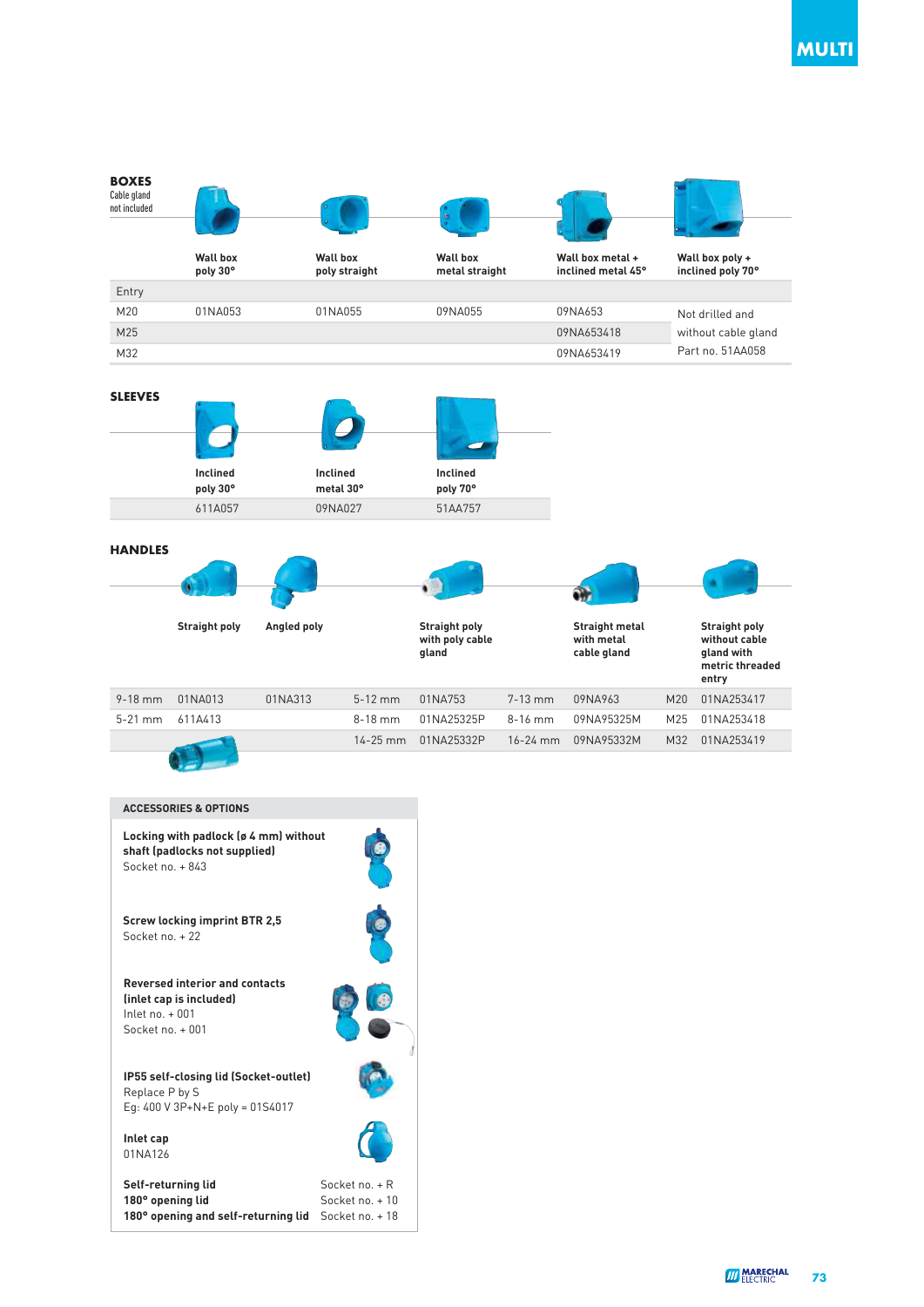



### **MAIN FEATURES**

| Rated current/contact (wiring according to standard) | 30A               |
|------------------------------------------------------|-------------------|
| $\sqrt{ }$ of currents (contacts)                    | $< 210 \text{ A}$ |
| <b>Maximum voltage</b>                               | 415 V             |
| <b>IP protection lid closed</b>                      | <b>IP55</b>       |
| <b>IP protection connected plug</b>                  | <b>IP54</b>       |
| <b>Shock resistance</b>                              | IK <sub>09</sub>  |

| $-40$ °C to $+60$ °C       |
|----------------------------|
| $1 - 6$ mm <sup>2</sup>    |
| $1.5 - 10$ mm <sup>2</sup> |
| screw-type                 |
|                            |
|                            |



**INLET** male **DN9C (30 A)**

**30 A IP55**

| Umax  | <b>Polarity</b> | Part no. | Part no. |
|-------|-----------------|----------|----------|
| 50 V  | 6P              | 1914060  | 1918060  |
| 50 V  | 7P              | 1914070  | 1918070  |
| 50 V  | 8P              | 1914080  | 1918080  |
| 50 V  | 9P              | 1914090  | 1918090  |
| 415 V | $5P+E$          | 1914051  | 1918051  |
| 415 V | $6P+E$          | 1914061  | 1918061  |
| 415 V | $7P+E$          | 1914071  | 1918071  |
| 415 V | $8P+E$          | 1914081  | 1918081  |

**Note: When using two different voltages on the same site, thank you for contacting us.**

|  | <b>AUXILIARY CONTACTS</b> |  |  |  |
|--|---------------------------|--|--|--|
|  |                           |  |  |  |

**Including 2 pilot contacts (30 A)** Socket no. + 262<br> **Including 2 pilot contacts (30 A) Socket no. + 262 Including 2 pilot contacts (30 A)** 

**Including 4 pilot contacts (30 A)** Socket no. + 264<br> **Including 4 pilot contacts (30 A) Socket no. + 264 Including 4 pilot contacts (30 A)**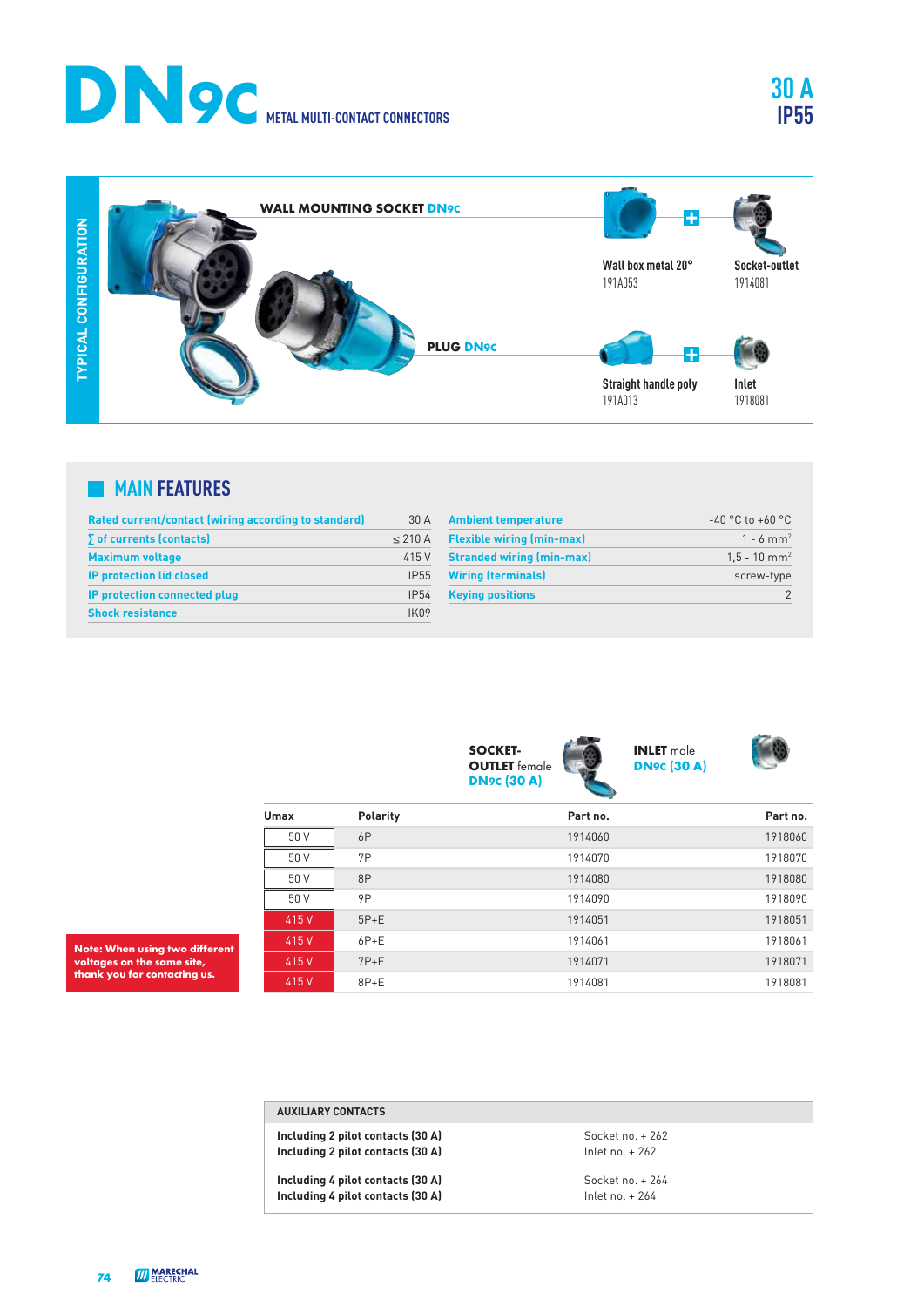



#### **HANDLES**

|              | <b>Straight poly</b> |              | Straight poly with<br>poly cable gland |              | <b>Straight metal</b><br>with metal cable<br>gland |     | <b>Straight poly</b><br>without cable<br>gland with metric<br>threaded entry |
|--------------|----------------------|--------------|----------------------------------------|--------------|----------------------------------------------------|-----|------------------------------------------------------------------------------|
| $10 - 30$ mm | 191A013              | $5 - 12$ mm  | 191A753                                | $7-13$ mm    | 191A963                                            | M20 | 191A253417                                                                   |
| $10 - 30$ mm | 191A473*             | $9 - 18$ mm  | 191A25325P                             | $8-16$ mm    | 191A95325M                                         | M25 | 191A253418                                                                   |
|              |                      | $14 - 25$ mm | 191A25332P                             | $16 - 24$ mm | 191A95332M                                         | M32 | 191A253419                                                                   |
|              |                      | 18-32 mm     | 191A25340P                             | $22 - 32$ mm | 191A95340M                                         | M40 | 191A253420                                                                   |

\*With built-in finger draw plate (recommended for inline connections)

| <b>ACCESSORIES &amp; OPTIONS</b>                                                                                                                                     |                                                                        |
|----------------------------------------------------------------------------------------------------------------------------------------------------------------------|------------------------------------------------------------------------|
| Locking with shaft for 3 padlocks<br>ø 8 mm (padlocks not supplied)<br>Socket no. + 844<br>Lockable plug: contact us<br>Padlocking device 1 to 6 padlocks<br>8734541 |                                                                        |
| <b>E-Stop button</b><br>Socket no $+453$                                                                                                                             |                                                                        |
| Inlet cap<br>191A126                                                                                                                                                 |                                                                        |
| 180° opening lid<br>Self-returning lid<br>180° opening and self-returning lid<br>IP66/IP67 (socket & inlet)                                                          | Socket no $+10$<br>Socket no $+R$<br>Socket no. + 18<br>Part no $+600$ |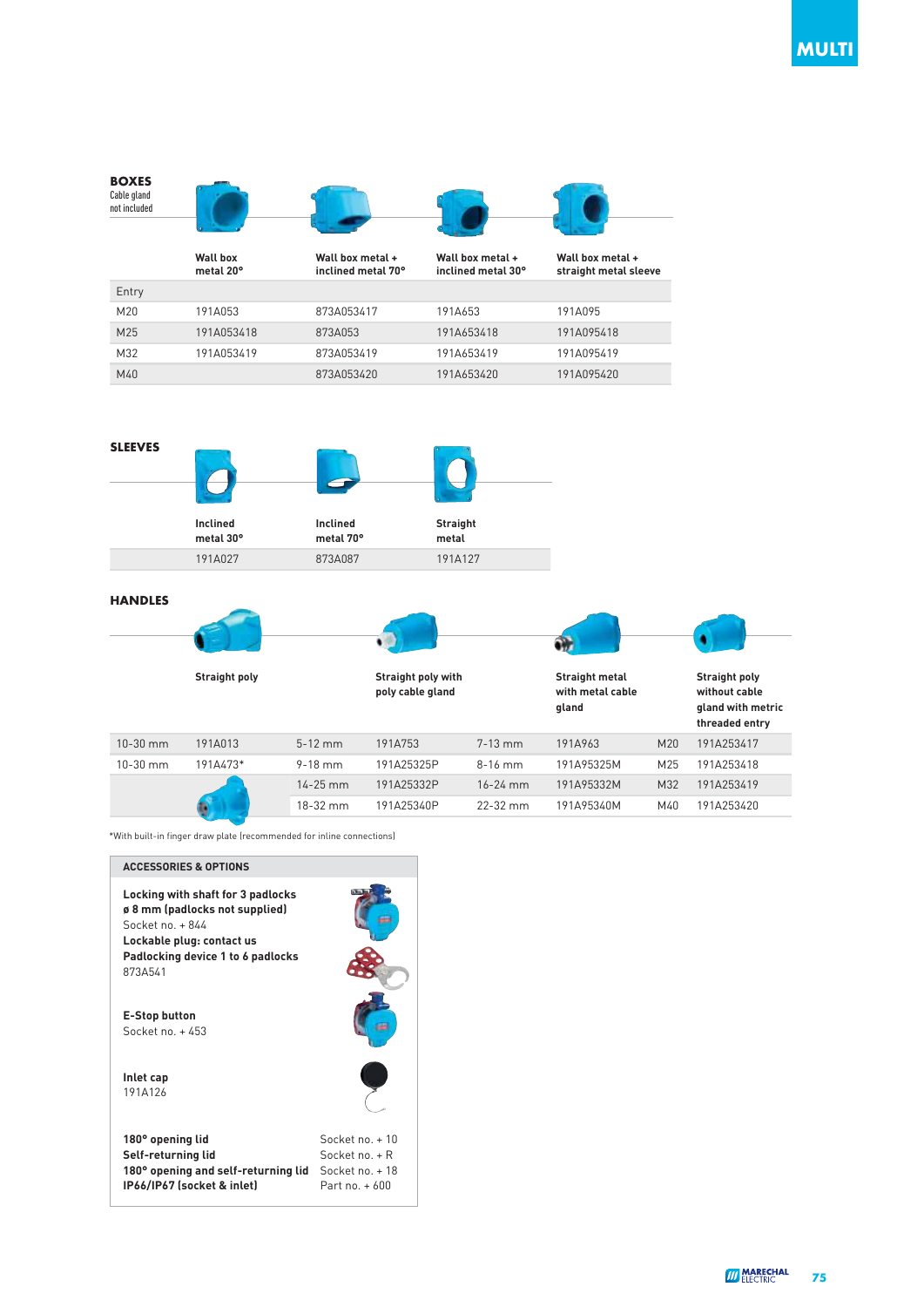# **PN12C MULTI-CONTACT CONNECTORS GRP OR METAL**

## **16 A IP66/IP67**



## **ELECTRICAL FEATURES**

| <b>Maximum voltage</b>                | 480 V                                                     |
|---------------------------------------|-----------------------------------------------------------|
| <b>Impulse withstand voltage</b>      | 5 kV / Pollution degree 3                                 |
| <b>Contact resistance</b>             | $\langle 2m\Omega$                                        |
| <b>Permited current range</b>         | $4 - 20$ mA $/ 16$ A                                      |
| <b>Rated current percontact (max)</b> | 16A                                                       |
| <b>Total current carried</b>          | $\leq$ 110 A                                              |
| <b>Flexible wiring (min-max)</b>      | $1 - 2.5$ mm <sup>2</sup>                                 |
| <b>Wiring (terminals)</b>             | Crimp type terminals (tool optional) or directly soldered |
| <b>Keying positions</b>               |                                                           |

## **CLIMATIC FEATURES**

| <b>Ambient temperature</b>           | $-40$ °C to $+60$ °C                 |
|--------------------------------------|--------------------------------------|
| <b>IP protection connected plug-</b> | IP66/IP67                            |
| <b>IP protection lid closed</b>      | IP66/IP67                            |
| <b>Salt, Fog performance</b>         | 200 hrs minimum connected            |
| <b>Resistance to fluids</b>          | Motor oils, petrol, fats, detergents |

## **MECHANICAL FEATURES**

| <b>Butt contacts</b>                   | Female contacts: copper alloy silver plated / Male contacts: Silver-nickel tips             |
|----------------------------------------|---------------------------------------------------------------------------------------------|
| <b>Contact protection</b>              | Silvering                                                                                   |
| <b>Load cycles</b>                     | More than 5000 cycles                                                                       |
| <b>Shock resistance (poly casing)</b>  | IK08                                                                                        |
| <b>Shock resistance (metal casing)</b> | <b>IK09</b>                                                                                 |
| <b>Vibration</b>                       | Frequency 5-1000 Hz, 1g / (90 minutes on each critical frequency) according to IEC 6068-2-6 |







| <b>Umax</b> | <b>Contacts</b> | Part no.* | Part no.* |
|-------------|-----------------|-----------|-----------|
| 480 V       | 12 contacts     | 01A4001   | 01A8001   |

 **\* The listed Part nos. call up GRP casings. For metal casings, replace prefix 01 with 09** 

**Each product is supplied with 1 bag of 13 contacts depending on the maximum configuration. This allows you to configure the product as required.**

| <b>BAG OF 13 CONTACTS (SUPPLIED WITH INSULATION SLEEVES AND FERRULES)</b> |         |
|---------------------------------------------------------------------------|---------|
| <b>Female socket-outlet Part Number</b>                                   | 01AA213 |
| Male inlet Part Number                                                    | 01AA113 |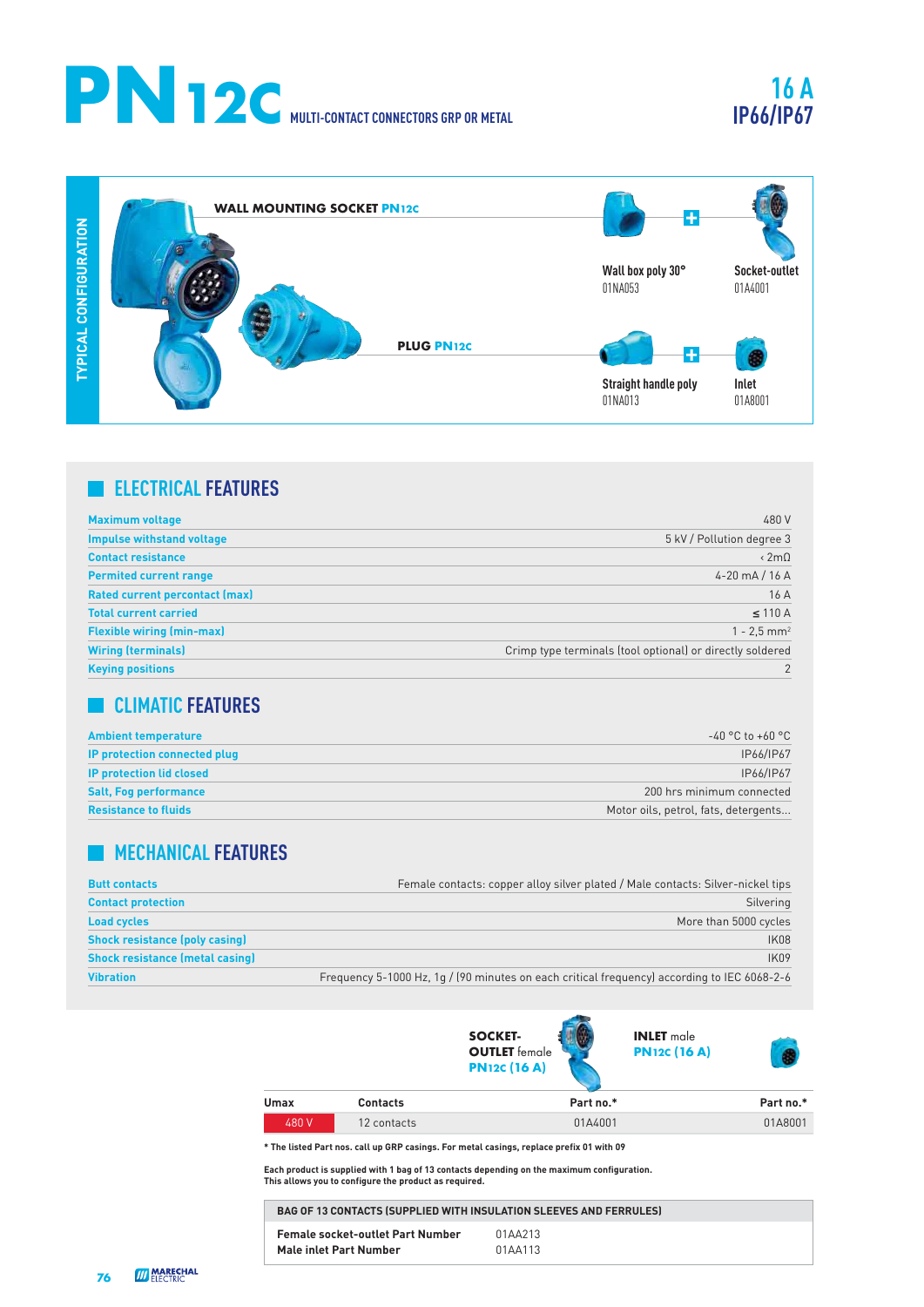

| <b>ACCESSORIES &amp; OPTIONS</b>                                                                         |                                                      |
|----------------------------------------------------------------------------------------------------------|------------------------------------------------------|
| Locking with padlock (ø 4 mm) without<br>shaft (padlocks not supplied)<br>Socket no $+843$               |                                                      |
| <b>Screw locking imprint BTR 2,5</b><br>Socket no $+22$                                                  |                                                      |
| <b>Reversed interior and contacts</b><br>(inlet cap is included)<br>$lnlet no + 001$<br>Socket no $+001$ |                                                      |
| Inlet cap<br>01NA126                                                                                     |                                                      |
| Self-returning lid<br>180° opening lid<br>180° opening and self-returning lid                            | Socket no $+R$<br>Socket no $+10$<br>Socket no $+18$ |

| <b>ACCESSORIES &amp; OPTIONS</b>            |         |
|---------------------------------------------|---------|
| <b>Crimping tool</b><br>61CA500             |         |
| Helavia sleeve expansion tool               | 61CA400 |
| Bag of 13 heat shrink<br>insulation sleeves | 61CA083 |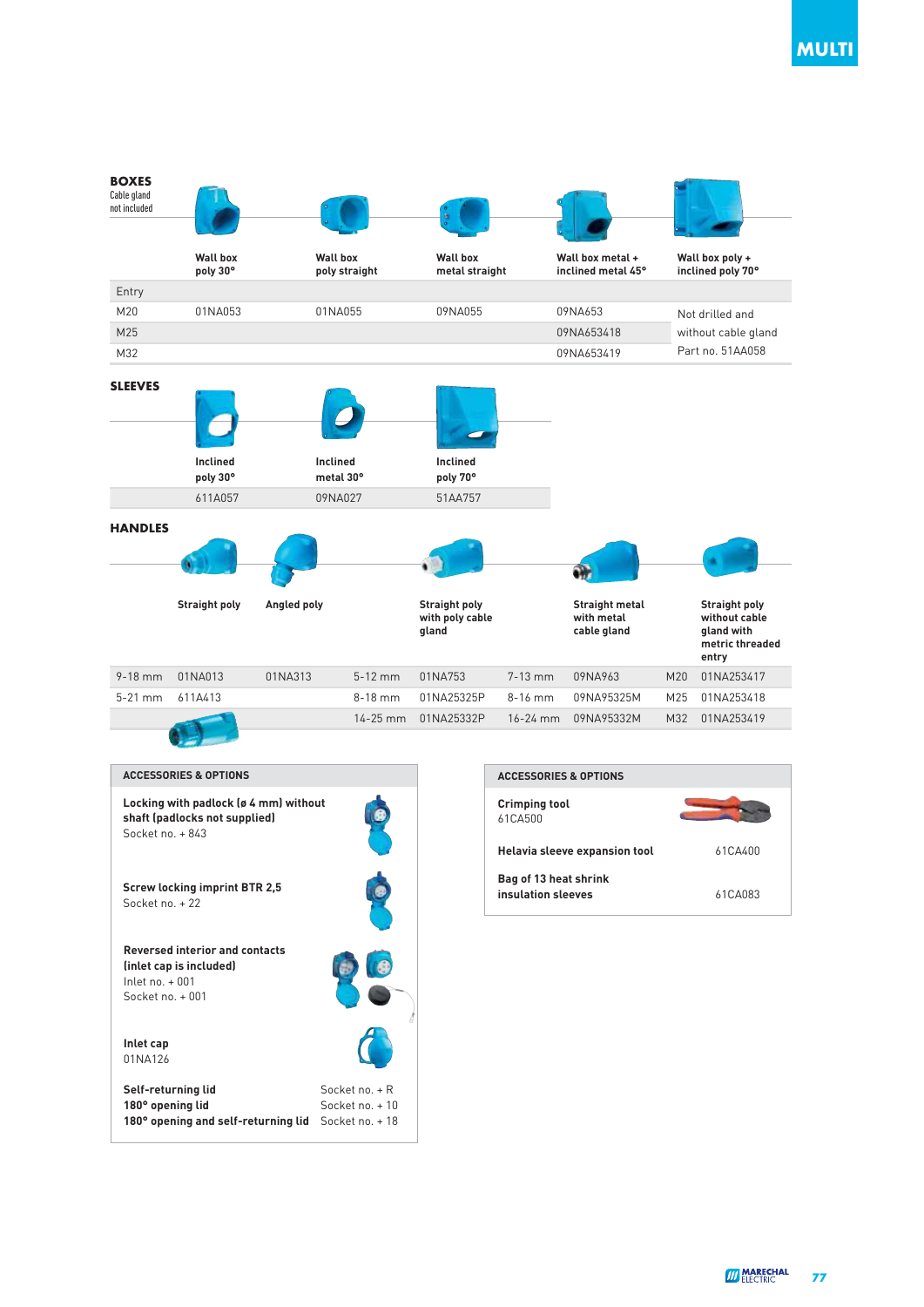



### **MAIN FEATURES**

| Rated current/contact (wiring according to standard) | 25A              |
|------------------------------------------------------|------------------|
| $\sqrt{ }$ of currents (contacts)                    | $<$ 350 A        |
| <b>Maximum voltage</b>                               | 415 V            |
| <b>IP protection lid closed</b>                      | <b>IP55</b>      |
| <b>IP protection connected plug</b>                  | <b>IP54</b>      |
| <b>Shock resistance</b>                              | IK <sub>n9</sub> |

| <b>Ambient temperature</b>       | $-40$ °C to $+60$ °C       |
|----------------------------------|----------------------------|
| <b>Flexible wiring (min-max)</b> | $1 - 6$ mm <sup>2</sup>    |
| <b>Stranded wiring (min-max)</b> | $1.5 - 10$ mm <sup>2</sup> |
| <b>Wiring (terminals)</b>        | screw-type                 |
| <b>Keying positions</b>          |                            |





ro

| <b>Umax</b> | <b>Polarity</b> | Part no. | Part no. |
|-------------|-----------------|----------|----------|
| 50 V        | <b>10P</b>      | 1964100  | 1968100  |
| 50 V        | <b>11P</b>      | 1964110  | 1968110  |
| 50 V        | 12P             | 1964120  | 1968120  |
| 50 V        | <b>13P</b>      | 1964130  | 1968130  |
| 50 V        | 14P             | 1964140  | 1968140  |
| 50 V        | 15P             | 1964150  | 1968150  |
| 50 V        | <b>16P</b>      | 1964160  | 1968160  |
| 50 V        | <b>17P</b>      | 1964170  | 1968170  |
| 50 V        | <b>18P</b>      | 1964180  | 1968180  |
| 50 V        | <b>19P</b>      | 1964190  | 1968190  |
| 50 V        | 20P             | 1964200  | 1968200  |
| 415V        | $9P+E$          | 1964091  | 1968091  |
| 415V        | $10P+E$         | 1964101  | 1968101  |
| 415V        | $11P+E$         | 1964111  | 1968111  |
| 415V        | $12P+E$         | 1964121  | 1968121  |
| 415V        | $13P+E$         | 1964131  | 1968131  |
| 415V        | $14P+E$         | 1964141  | 1968141  |
| 415V        | $15P+E$         | 1964151  | 1968151  |
| 415V        | $16P+E$         | 1964161  | 1968161  |
| 415V        | $17P+E$         | 1964171  | 1968171  |
| 415V        | $18P+E$         | 1964181  | 1968181  |
| 415V        | $19P+E$         | 1964191  | 1968191  |

**Note: When using two different voltages on the same site, thank you for contacting us.**



**25 A**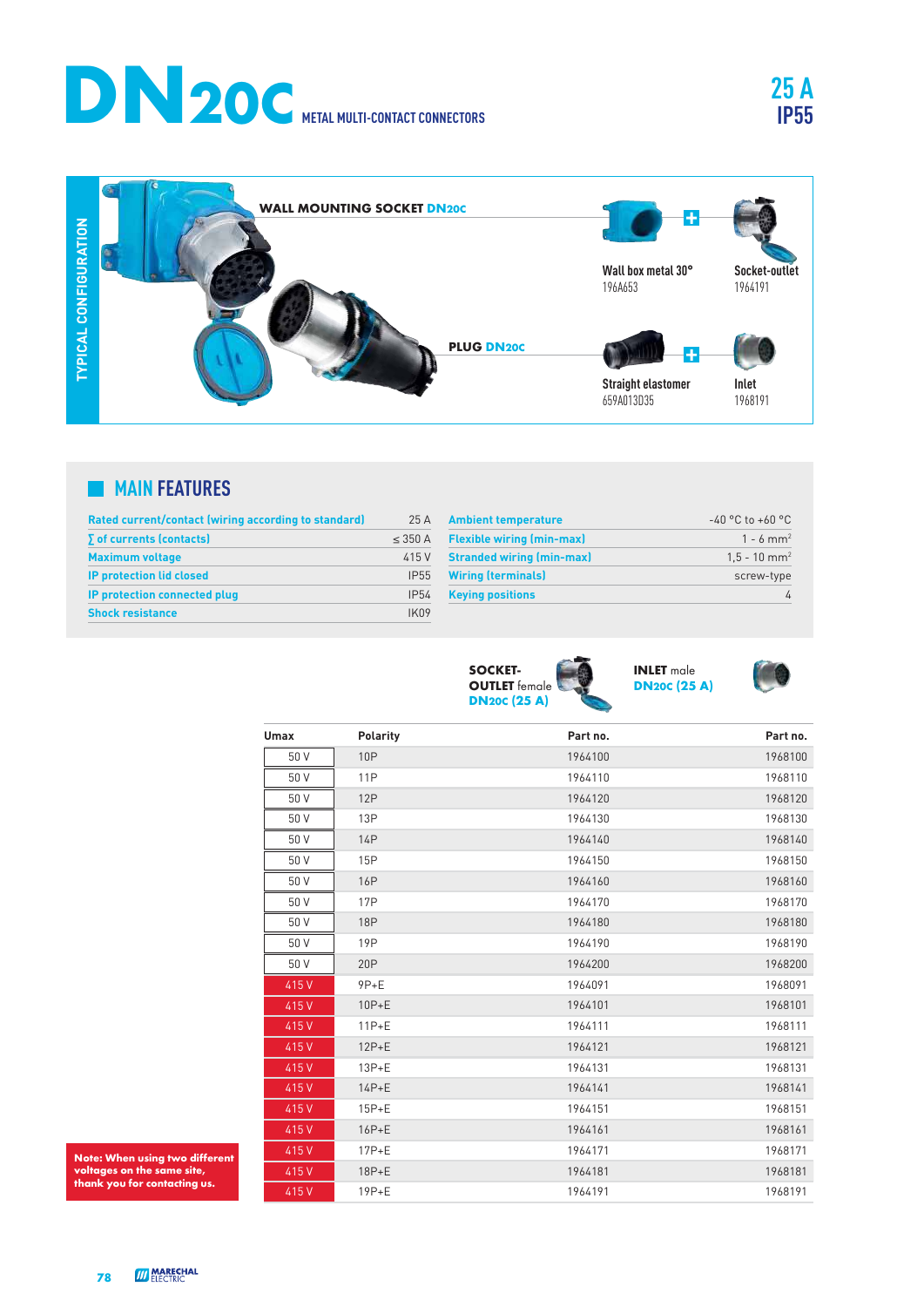



#### **HANDLES\***



\* For use at 135 °C, use only metal handles.

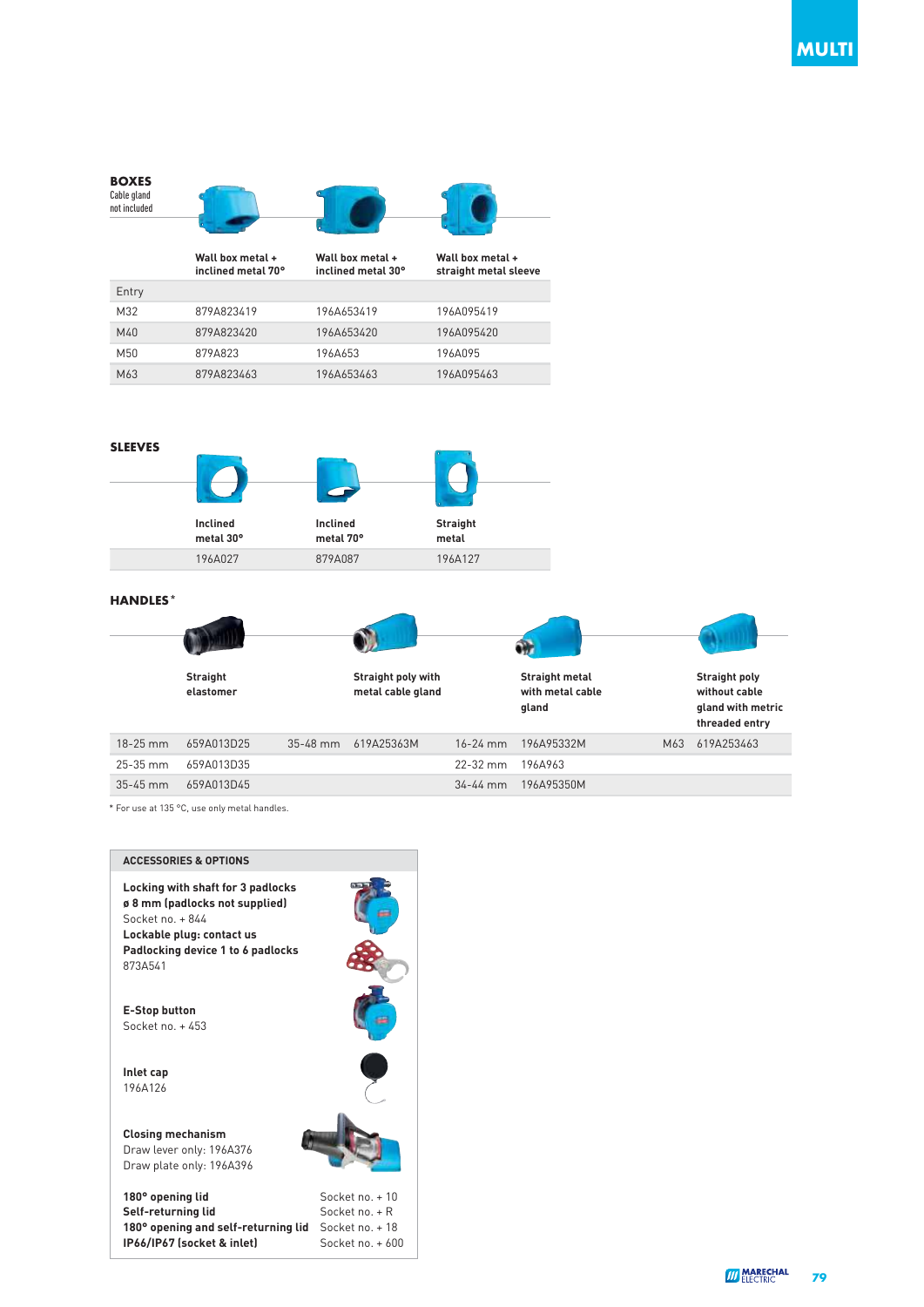

## **16 A IP66/IP67**



## **ELECTRICAL FEATURES**

| <b>Maximum voltage</b>                | 480 V                     |
|---------------------------------------|---------------------------|
| <b>Impulse withstand voltage</b>      | 5 kV / Pollution degree 3 |
| <b>Contact resistance</b>             | $\langle 2m\Omega$        |
| <b>Permited current range</b>         | 4-20 mA $/$ 16 A          |
| <b>Rated current percontact (max)</b> | 16A                       |
| <b>Total current carried</b>          | $\leq$ 230 A              |
| <b>Flexible wiring (min-max)</b>      | $1 - 2.5$ mm <sup>2</sup> |
| <b>Wiring (terminals)</b>             | crimping                  |
| <b>Keying positions</b>               |                           |

## **CLIMATIC FEATURES**

| <b>Ambient temperature</b>      | $-40$ °C to +60 °C                   |
|---------------------------------|--------------------------------------|
| IP protection connected plug    | IP66/IP67                            |
| <b>IP protection lid closed</b> | IP66/IP67                            |
| <b>Salt, Fog performance</b>    | 200 hrs minimum connected            |
| <b>Resistance to fluids</b>     | Motor oils, petrol, fats, detergents |

## **MECHANICAL FEATURES**

| <b>Butt contacts</b>      | Female contacts: copper alloy silver plated / Male contacts: Silver-nickel tips             |
|---------------------------|---------------------------------------------------------------------------------------------|
| <b>Contact protection</b> | Silvering                                                                                   |
| <b>Load cycles</b>        | More than 5000 cycles                                                                       |
| <b>Shock resistance</b>   | <b>IK08</b>                                                                                 |
| <b>Vibration</b>          | Frequency 5-1000 Hz, 1g / (90 minutes on each critical frequency) according to IEC 6068-2-6 |



| Umax  | Contacts    | Part no. | Part no. |
|-------|-------------|----------|----------|
| 480 V | 24 contacts | 61B4002  | 61B8002  |

**Each product is supplied with 2 bags of 13 contacts depending on the maximum configuration. This allows you to set up the product to suit your needs.**

| <b>BAG OF 13 CONTACTS (SUPPLIED WITH INSULATION SLEEVES AND FERRULES)</b> |         |  |
|---------------------------------------------------------------------------|---------|--|
| <b>Female socket-outlet Part Number</b>                                   | 01AA213 |  |
| Male inlet Part Number                                                    | 61CA113 |  |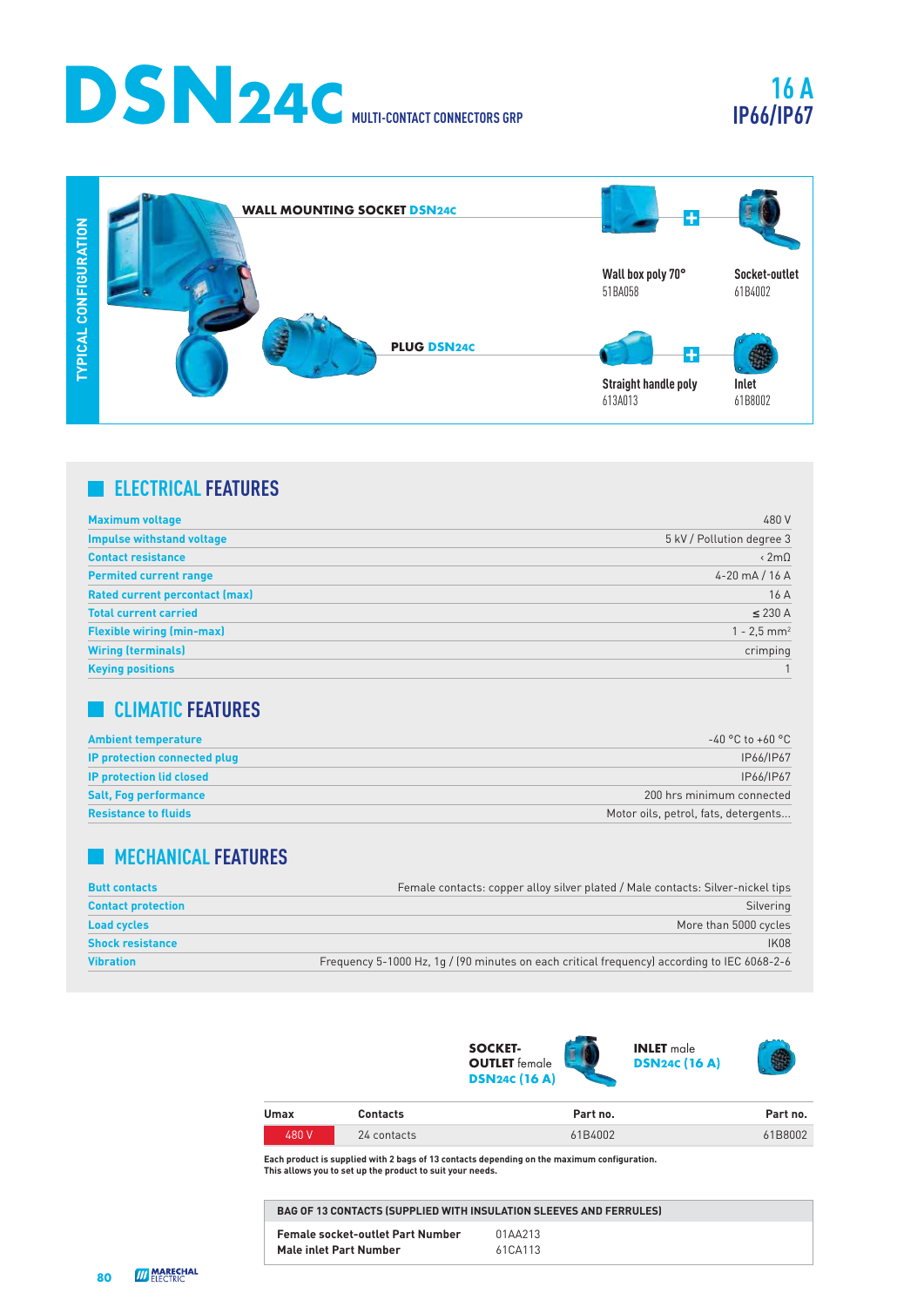



| <b>ACCESSORIES &amp; OPTIONS</b>                                                                                                                                                     |                 |
|--------------------------------------------------------------------------------------------------------------------------------------------------------------------------------------|-----------------|
| Locking with shaft for 3 padlocks<br>ø 4 mm (padlocks not supplied)<br>Socket no. + 844<br>Locking with shaft for 2 padlocks<br>ø 8 mm (padlocks not supplied)<br>Socket no $+71646$ |                 |
| Lockable plug: contact us                                                                                                                                                            |                 |
| <b>E-Stop button</b><br>Socket no $+453$<br>Inlet cap                                                                                                                                |                 |
| 613A426                                                                                                                                                                              |                 |
| <b>Closing mechanism (in-line connections)</b><br>(a pair of finger draw plates)<br>613A346                                                                                          |                 |
| 180° opening lid                                                                                                                                                                     | Socket no $+10$ |
| Self-returning lid                                                                                                                                                                   | Socket no $+R$  |
| 180° opening and self-returning lid                                                                                                                                                  | Socket no. + 18 |

| <b>ACCESSORIES &amp; OPTIONS</b>            |         |  |  |
|---------------------------------------------|---------|--|--|
| <b>Crimping tool</b><br>61CA500             |         |  |  |
| Helavia sleeve expansion tool               | 61CA400 |  |  |
| Bag of 13 heat shrink<br>insulation sleeves | 61CA083 |  |  |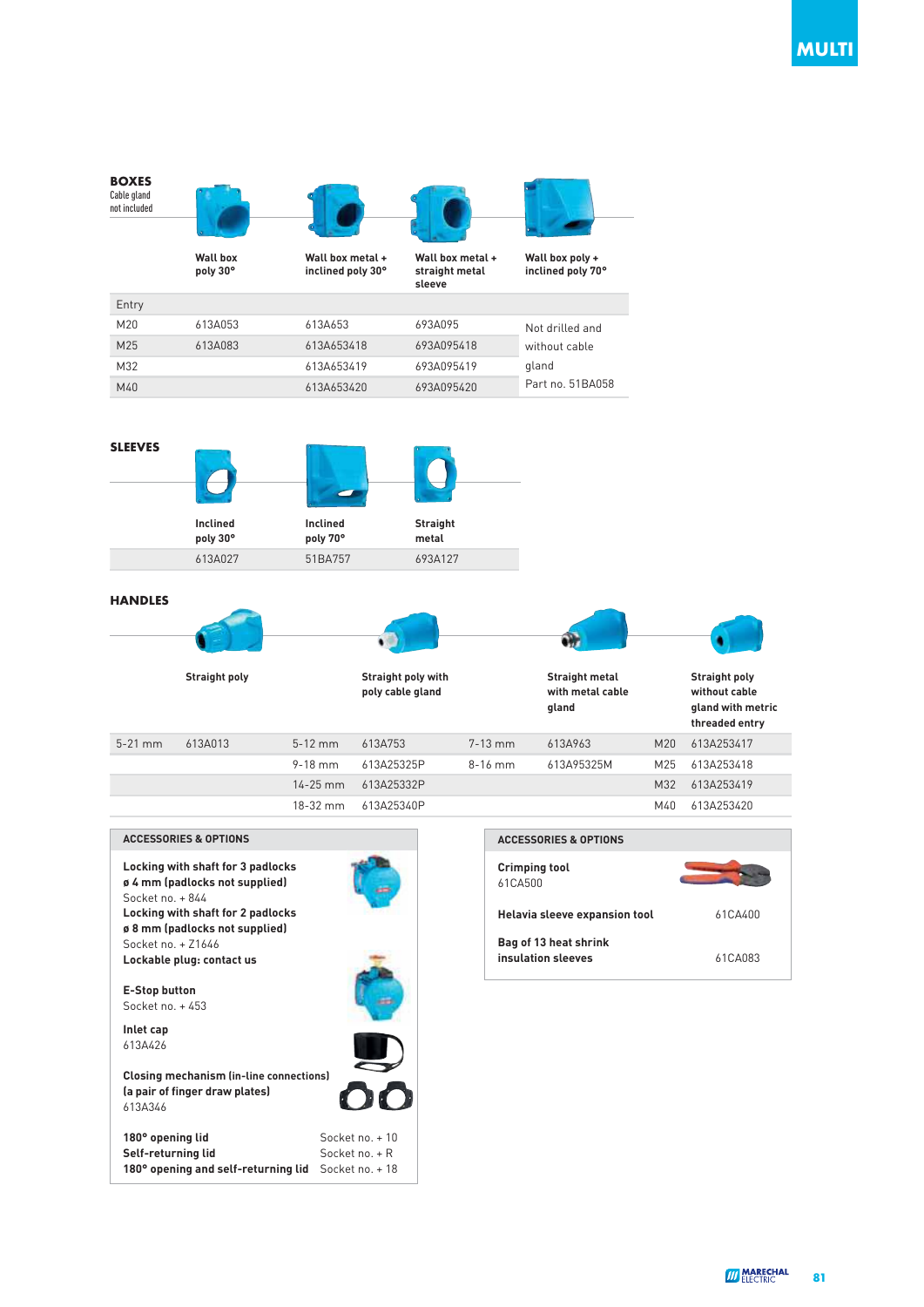## **DSN37C MULTI-CONTACT CONNECTORS GRP**

## **16 A IP66/IP67**



## **ELECTRICAL FEATURES**

| <b>Maximum voltage</b>                | 480 V                     |
|---------------------------------------|---------------------------|
| <b>Impulse withstand voltage</b>      | 5 kV / Pollution degree 3 |
| <b>Contact resistance</b>             | $\langle 2m\Omega$        |
| <b>Permited current range</b>         | 4-20 mA / 16 A            |
| <b>Rated current percontact (max)</b> | 16 A                      |
| <b>Total current carried</b>          | $\leq$ 360 A              |
| <b>Flexible wiring (min-max)</b>      | $1 - 2.5$ mm <sup>2</sup> |
| <b>Wiring (terminals)</b>             | crimping                  |
| <b>Keying positions</b>               | 3                         |

## **CLIMATIC FEATURES**

| <b>Ambient temperature</b>      | -40 °C to +60 °C                     |
|---------------------------------|--------------------------------------|
| IP protection connected plug    | IP66/IP67                            |
| <b>IP protection lid closed</b> | IP66/IP67                            |
| <b>Salt, Fog performance</b>    | 200 hrs minimum connected            |
| <b>Resistance to fluids</b>     | Motor oils, petrol, fats, detergents |

## **MECHANICAL FEATURES**

| <b>Butt contacts</b>      | Female contacts: copper alloy silver plated / Male contacts: Silver-nickel tips             |
|---------------------------|---------------------------------------------------------------------------------------------|
| <b>Contact protection</b> | Silvering                                                                                   |
| <b>Load cycles</b>        | More than 5000 cycles                                                                       |
| <b>Shock resistance</b>   | <b>IK08</b>                                                                                 |
| <b>Vibration</b>          | Frequency 5-1000 Hz, 1g / (90 minutes on each critical frequency) according to IEC 6068-2-6 |



| Umax  | Contacts    | Part no. | Part no. |
|-------|-------------|----------|----------|
| 480 V | 37 contacts | 61C4003  | 61C8003  |

**Each product is supplied with 3 bags of 13 contacts depending on the maximum configuration. This allows you to set up the product to suit your needs.**

| <b>BAG OF 13 CONTACTS (SUPPLIED WITH INSULATION SLEEVES AND FERRULES)</b> |         |  |
|---------------------------------------------------------------------------|---------|--|
| <b>Female socket-outlet Part Number</b>                                   | 01AA213 |  |
| <b>Male inlet Part Number</b>                                             | 61CA113 |  |